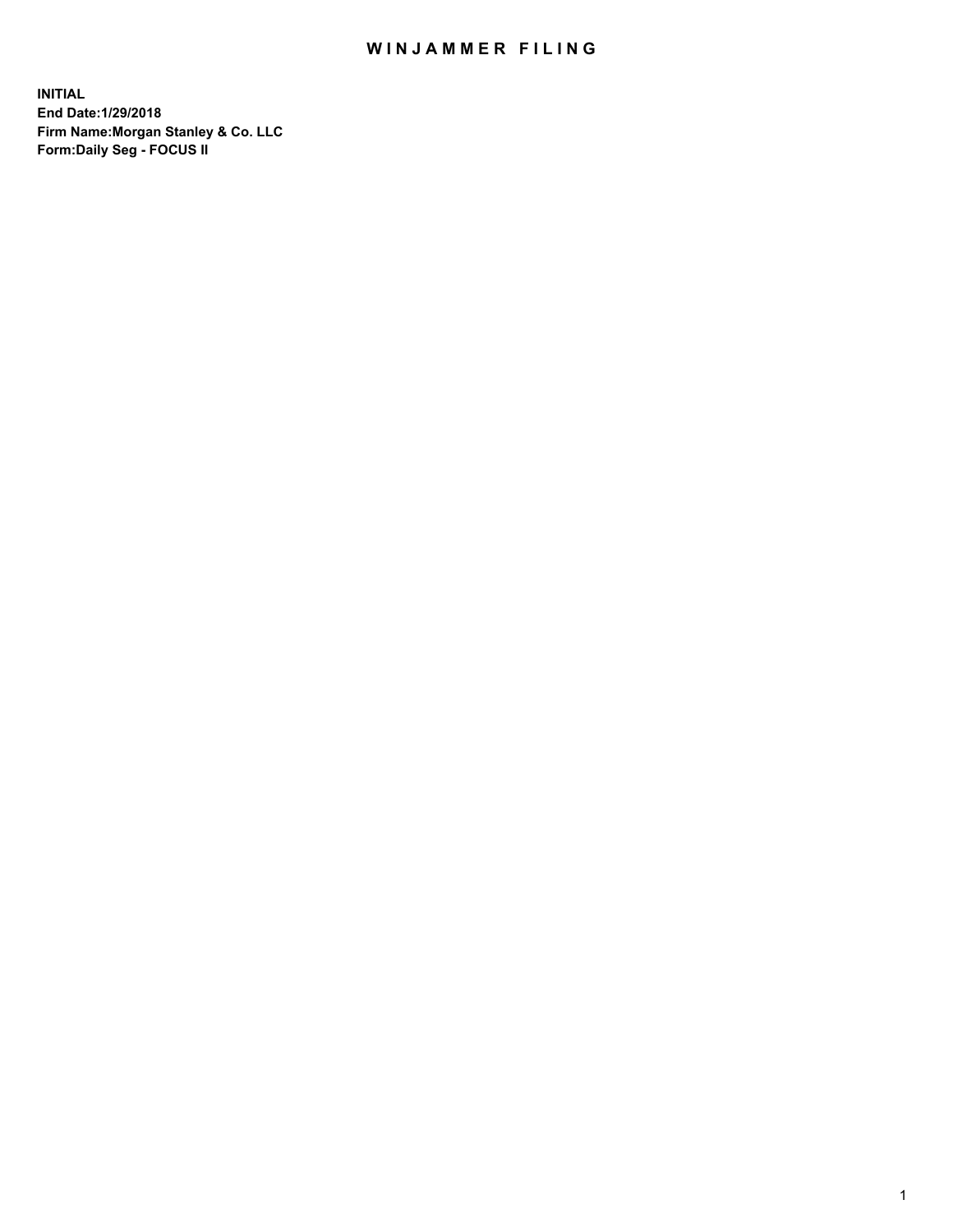#### **INITIAL End Date:1/29/2018 Firm Name:Morgan Stanley & Co. LLC Form:Daily Seg - FOCUS II Daily Segregation - Cover Page**

| Name of Company                                                                   | Morgan Stanley & Co. LLC     |
|-----------------------------------------------------------------------------------|------------------------------|
| <b>Contact Name</b>                                                               | Ikram Shah                   |
| <b>Contact Phone Number</b>                                                       | 212-276-0963                 |
| <b>Contact Email Address</b>                                                      | lkram.shah@morganstanley.com |
| FCM's Customer Segregated Funds Residual Interest Target (choose one):            |                              |
| a. Minimum dollar amount: ; or                                                    | 285,000,000                  |
| b. Minimum percentage of customer segregated funds required:%; or                 |                              |
| c. Dollar amount range between: and; or                                           | 00                           |
| d. Percentage range of customer segregated funds required between: % and %.       | 0 <sub>0</sub>               |
| FCM's Customer Secured Amount Funds Residual Interest Target (choose one):        |                              |
| a. Minimum dollar amount: ; or                                                    | 140,000,000                  |
| b. Minimum percentage of customer secured funds required:%; or                    |                              |
| c. Dollar amount range between: and; or                                           | 00                           |
| d. Percentage range of customer secured funds required between: % and %.          | 0 <sub>0</sub>               |
| FCM's Cleared Swaps Customer Collateral Residual Interest Target (choose one):    |                              |
| a. Minimum dollar amount: ; or                                                    | 92,000,000                   |
| b. Minimum percentage of cleared swaps customer collateral required:% ; or        | <u>0</u>                     |
| c. Dollar amount range between: and; or                                           | <u>00</u>                    |
| d. Percentage range of cleared swaps customer collateral required between:% and%. | 00                           |
|                                                                                   |                              |

Attach supporting documents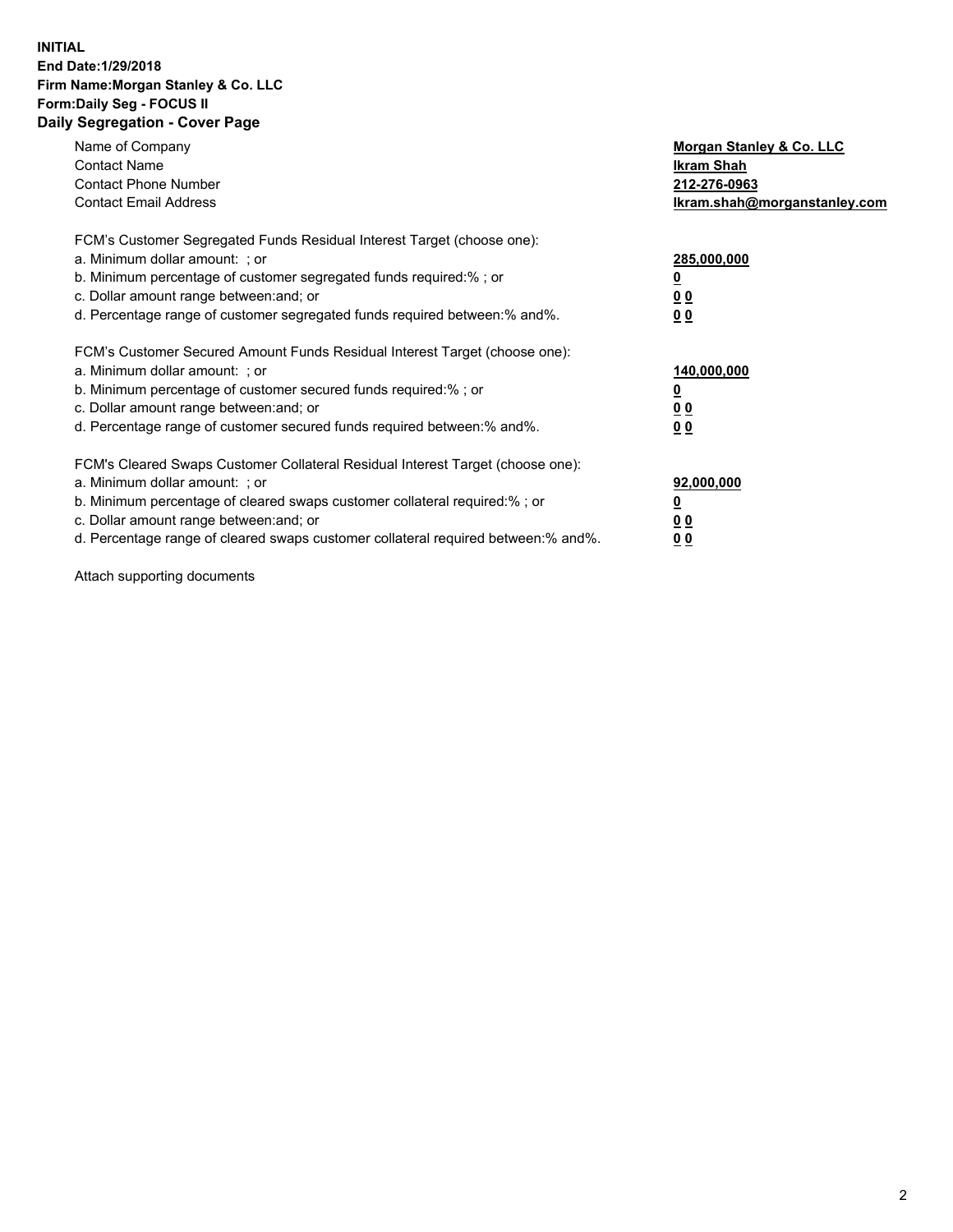## **INITIAL End Date:1/29/2018 Firm Name:Morgan Stanley & Co. LLC Form:Daily Seg - FOCUS II**

## **Daily Segregation - Secured Amounts**

|                | Foreign Futures and Foreign Options Secured Amounts                                               |                                                        |
|----------------|---------------------------------------------------------------------------------------------------|--------------------------------------------------------|
|                | Amount required to be set aside pursuant to law, rule or regulation of a foreign                  | $0$ [7305]                                             |
|                | government or a rule of a self-regulatory organization authorized thereunder                      |                                                        |
| $\mathbf{1}$ . | Net ledger balance - Foreign Futures and Foreign Option Trading - All Customers                   |                                                        |
|                | A. Cash                                                                                           | 2,960,163,992 [7315]                                   |
|                | B. Securities (at market)                                                                         | 1,734,353,492 [7317]                                   |
| 2.             | Net unrealized profit (loss) in open futures contracts traded on a foreign board of trade         | 999,443,777 [7325]                                     |
| 3.             | Exchange traded options                                                                           |                                                        |
|                | a. Market value of open option contracts purchased on a foreign board of trade                    | 18,613,662 [7335]                                      |
|                | b. Market value of open contracts granted (sold) on a foreign board of trade                      | $-24,751,107$ [7337]                                   |
| 4.<br>5.       | Net equity (deficit) (add lines 1.2. and 3.)                                                      | 5,687,823,816 [7345]                                   |
|                | Account liquidating to a deficit and account with a debit balances - gross amount                 | 14,061,313 [7351]                                      |
|                | Less: amount offset by customer owned securities                                                  | -12,390,469 [7352] 1,670,844                           |
|                |                                                                                                   | [7354]                                                 |
| 6.             | Amount required to be set aside as the secured amount - Net Liquidating Equity                    | 5,689,494,660 [7355]                                   |
|                | Method (add lines 4 and 5)                                                                        |                                                        |
| 7.             | Greater of amount required to be set aside pursuant to foreign jurisdiction (above) or line<br>6. | 5,689,494,660 [7360]                                   |
|                | FUNDS DEPOSITED IN SEPARATE REGULATION 30.7 ACCOUNTS                                              |                                                        |
| $\mathbf{1}$ . | Cash in banks                                                                                     |                                                        |
|                | A. Banks located in the United States                                                             |                                                        |
|                | B. Other banks qualified under Regulation 30.7                                                    | 243,058,824 [7500]<br>874,101,309 [7520] 1,117,160,133 |
|                |                                                                                                   | [7530]                                                 |
| 2.             | Securities                                                                                        |                                                        |
|                | A. In safekeeping with banks located in the United States                                         | 433,529,412 [7540]                                     |
|                | B. In safekeeping with other banks qualified under Regulation 30.7                                | 0 [7560] 433,529,412 [7570]                            |
| 3.             | Equities with registered futures commission merchants                                             |                                                        |
|                | A. Cash                                                                                           | 8,816,480 [7580]                                       |
|                | <b>B.</b> Securities                                                                              | $0$ [7590]                                             |
|                | C. Unrealized gain (loss) on open futures contracts                                               | $-623,098$ [7600]                                      |
|                | D. Value of long option contracts                                                                 | $0$ [7610]                                             |
|                | E. Value of short option contracts                                                                | 0 [7615] 8,193,382 [7620]                              |
| 4.             | Amounts held by clearing organizations of foreign boards of trade                                 |                                                        |
|                | A. Cash                                                                                           | $0$ [7640]                                             |
|                | <b>B.</b> Securities                                                                              | $0$ [7650]                                             |
|                | C. Amount due to (from) clearing organization - daily variation                                   | $0$ [7660]                                             |
|                | D. Value of long option contracts                                                                 | $0$ [7670]                                             |
|                | E. Value of short option contracts                                                                | 0 [7675] 0 [7680]                                      |
| 5.             | Amounts held by members of foreign boards of trade                                                |                                                        |
|                | A. Cash                                                                                           | 2,028,543,031 [7700]                                   |
|                | <b>B.</b> Securities                                                                              | 1,300,824,080 [7710]                                   |
|                | C. Unrealized gain (loss) on open futures contracts                                               | 1,000,066,875 [7720]                                   |
|                | D. Value of long option contracts                                                                 | 18,613,662 [7730]                                      |
|                | E. Value of short option contracts                                                                | -24,751,107 [7735] 4,323,296,541                       |
|                |                                                                                                   | [7740]                                                 |
| 6.             | Amounts with other depositories designated by a foreign board of trade                            | $0$ [7760]                                             |
| 7.             | Segregated funds on hand                                                                          | $0$ [7765]                                             |
| 8.             | Total funds in separate section 30.7 accounts                                                     | 5,882,179,468 [7770]                                   |
| 9.             | Excess (deficiency) Set Aside for Secured Amount (subtract line 7 Secured Statement               | 192,684,808 [7380]                                     |
|                | Page 1 from Line 8)                                                                               |                                                        |
| 10.            | Management Target Amount for Excess funds in separate section 30.7 accounts                       | 140,000,000 [7780]                                     |
| 11.            | Excess (deficiency) funds in separate 30.7 accounts over (under) Management Target                | 52,684,808 [7785]                                      |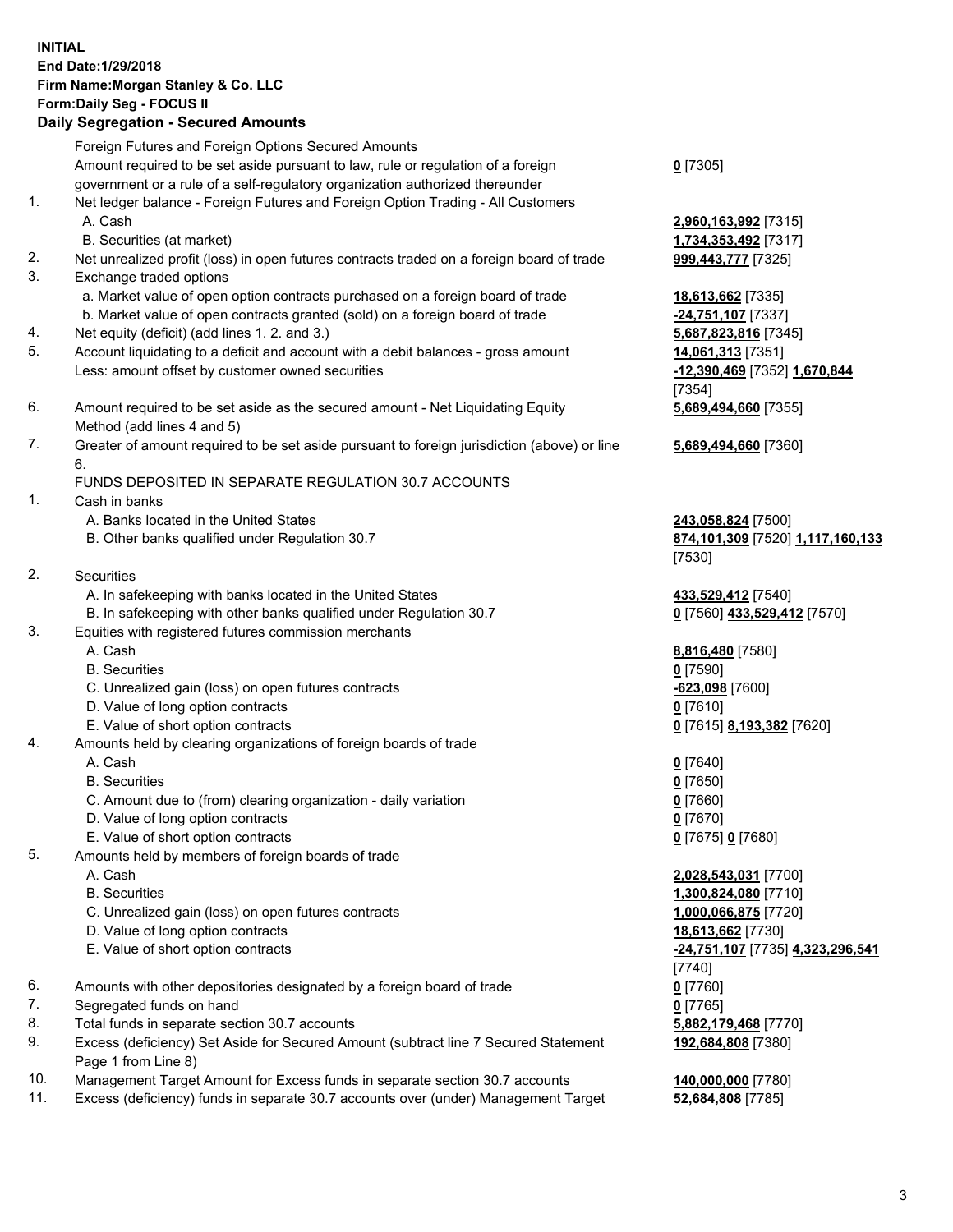## **INITIAL End Date:1/29/2018 Firm Name:Morgan Stanley & Co. LLC Form:Daily Seg - FOCUS II**

# **Daily Segregation - Segregation Statement**

SEGREGATION REQUIREMENTS(Section 4d(2) of the CEAct) 1. Net ledger balance A. Cash **7,048,158,957** [7010] B. Securities (at market) **5,136,821,234** [7020] 2. Net unrealized profit (loss) in open futures contracts traded on a contract market **2,395,129,815** [7030] 3. Exchange traded options A. Add market value of open option contracts purchased on a contract market **411,987,877** [7032] B. Deduct market value of open option contracts granted (sold) on a contract market **-627,283,069** [7033] 4. Net equity (deficit) (add lines 1, 2 and 3) **14,364,814,814** [7040] 5. Accounts liquidating to a deficit and accounts with debit balances - gross amount **631,495,608** [7045] Less: amount offset by customer securities **-544,606,567** [7047] **86,889,041** 6. Amount required to be segregated (add lines 4 and 5) **14,451,703,855** [7060] FUNDS IN SEGREGATED ACCOUNTS 7. Deposited in segregated funds bank accounts A. Cash **4,104,976,921** [7070] B. Securities representing investments of customers' funds (at market) **0** [7080] C. Securities held for particular customers or option customers in lieu of cash (at market) 8. Margins on deposit with derivatives clearing organizations of contract markets A. Cash **5,718,041,795** [7100] B. Securities representing investments of customers' funds (at market) **0** [7110] C. Securities held for particular customers or option customers in lieu of cash (at market) 9. Net settlement from (to) derivatives clearing organizations of contract markets **39,533,118** [7130] 10. Exchange traded options A. Value of open long option contracts **411,987,877** [7132] B. Value of open short option contracts **-627,283,069** [7133] 11. Net equities with other FCMs A. Net liquidating equity **3,309,011** [7140] B. Securities representing investments of customers' funds (at market) **0** [7160] C. Securities held for particular customers or option customers in lieu of cash (at market) 12. Segregated funds on hand **0** [7150] 13. Total amount in segregation (add lines 7 through 12) **14,787,386,887** [7180] 14. Excess (deficiency) funds in segregation (subtract line 6 from line 13) **335,683,032** [7190]

- 15. Management Target Amount for Excess funds in segregation **285,000,000** [7194]
- 16. Excess (deficiency) funds in segregation over (under) Management Target Amount Excess

[7050]

**882,121,502** [7090]

**4,254,699,732** [7120]

**0** [7170]

**50,683,032** [7198]